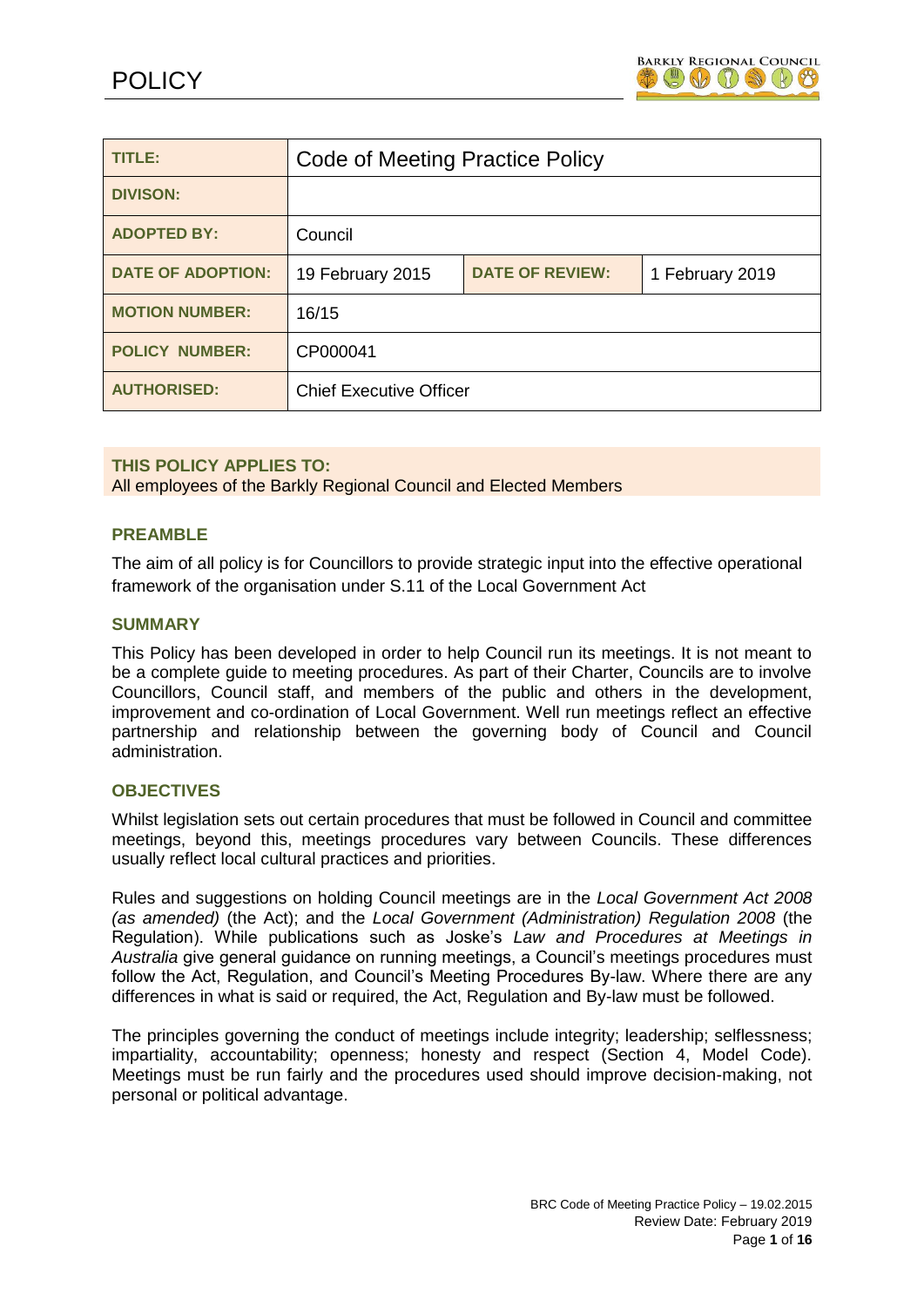## **BACKGROUND**

Councillors are accountable to their communities for the decisions that they make. Those decisions should be based on sound and adequate information. The conduct of effective meetings is an indicator of good governance. Therefore, how meetings are managed is an important part of achieving this goal. Meeting procedures contribute to good public decisionmaking and increase council's transparency and accountability to its community. (Chapter 6, Part 6 Section 58 – S61 of the Act)

## **POLICY STATEMENT**

This Policy has been developed in order to help Council run its meetings. Members should refer to the Barkly Regional Council Meeting Procedures Handbook and the NT Local Government Act for more detailed information.

## **Contents**

- Local Government Act
- Meeting Procedures By-law
- Procedural Motions
- Points of Order
- Committee Meetings
- Local Authority Meetings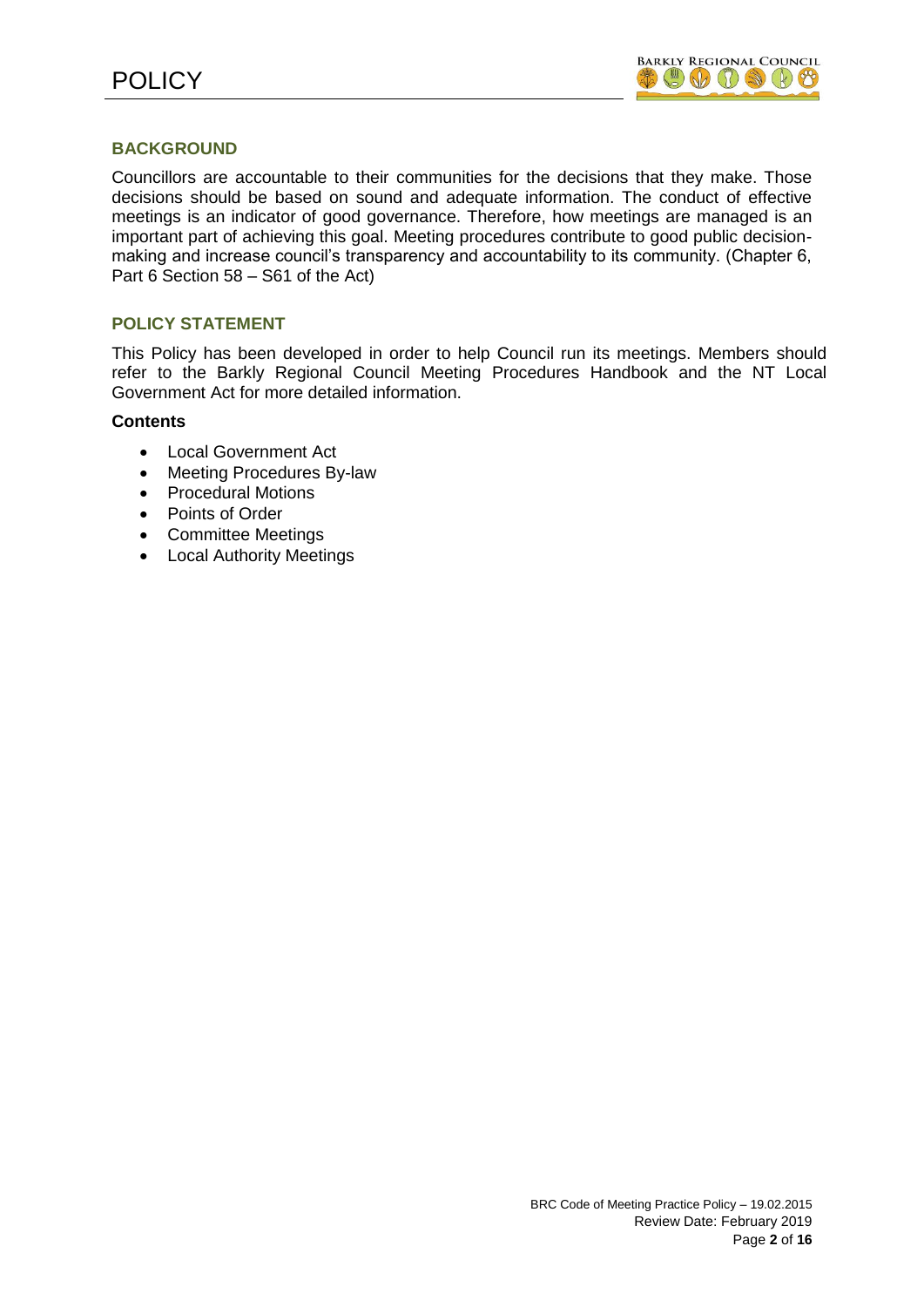

# **NT LOCAL GOVERNMENT ACT**

| Reference | <b>Council Meetings</b>                                                                                                                                                                                                                                                                                                                                                                                                                                                                                                                                                                                    |
|-----------|------------------------------------------------------------------------------------------------------------------------------------------------------------------------------------------------------------------------------------------------------------------------------------------------------------------------------------------------------------------------------------------------------------------------------------------------------------------------------------------------------------------------------------------------------------------------------------------------------------|
| 58/59/60  | The CEO convenes Council meetings. Notice must be in writing. At least 3 days' notice must be given for an ordinary meeting and<br>at least 4 hours for a special meeting.                                                                                                                                                                                                                                                                                                                                                                                                                                 |
|           | Ordinary meetings must be held at least once in every two months and can deal with any business.                                                                                                                                                                                                                                                                                                                                                                                                                                                                                                           |
|           | Special Meetings may be held if called by the Council, President or 3 Elected Members to deal with a particular item of business.                                                                                                                                                                                                                                                                                                                                                                                                                                                                          |
| 61        | Meetings are chaired by the President or in the President's absence the Deputy and if neither are present by a Member elected at<br>the meeting                                                                                                                                                                                                                                                                                                                                                                                                                                                            |
|           | A quorum for Council meetings consists of a majority of members - that is 7 Members for the Council. If a quorum is not present<br>within 30 minutes after the time appointed for the start of the meeting the meeting is postponed to a time and place appointed by<br>the CEO                                                                                                                                                                                                                                                                                                                            |
|           | Where a member attends by audio or audio-visual conferencing communication must be established at the start of the meeting<br>and the member must have the same opportunity to participate in debate, and to register an opinion, on questions arising for<br>decision as if the member were physically present at the meeting. Councillors would need to clearly supply evidence that they are<br>attending and have attended by phone. This is expected to only occur during an emergency. Attendance at Council and Local<br>Authority meetings by phone, where physical attendance cannot be achieved. |
|           | Each member has one vote and a decision carried by a majority of the votes of the members present at a meeting of a Council is<br>a decision of the Council.                                                                                                                                                                                                                                                                                                                                                                                                                                               |
|           | At the first meeting after each general election the Council must decide whether to give the President a casting vote.                                                                                                                                                                                                                                                                                                                                                                                                                                                                                     |
|           | Note: BRC has decided that the chair of any meeting should have a casting vote                                                                                                                                                                                                                                                                                                                                                                                                                                                                                                                             |
|           | Resolution: 35/12<br>Unless the council decides unanimously to take a vote by secret ballot voting is to be by show of hands.<br>Subject to the Act, Regulations, Ministerial Guidelines and Council By-laws a Council may determine its own procedures.                                                                                                                                                                                                                                                                                                                                                   |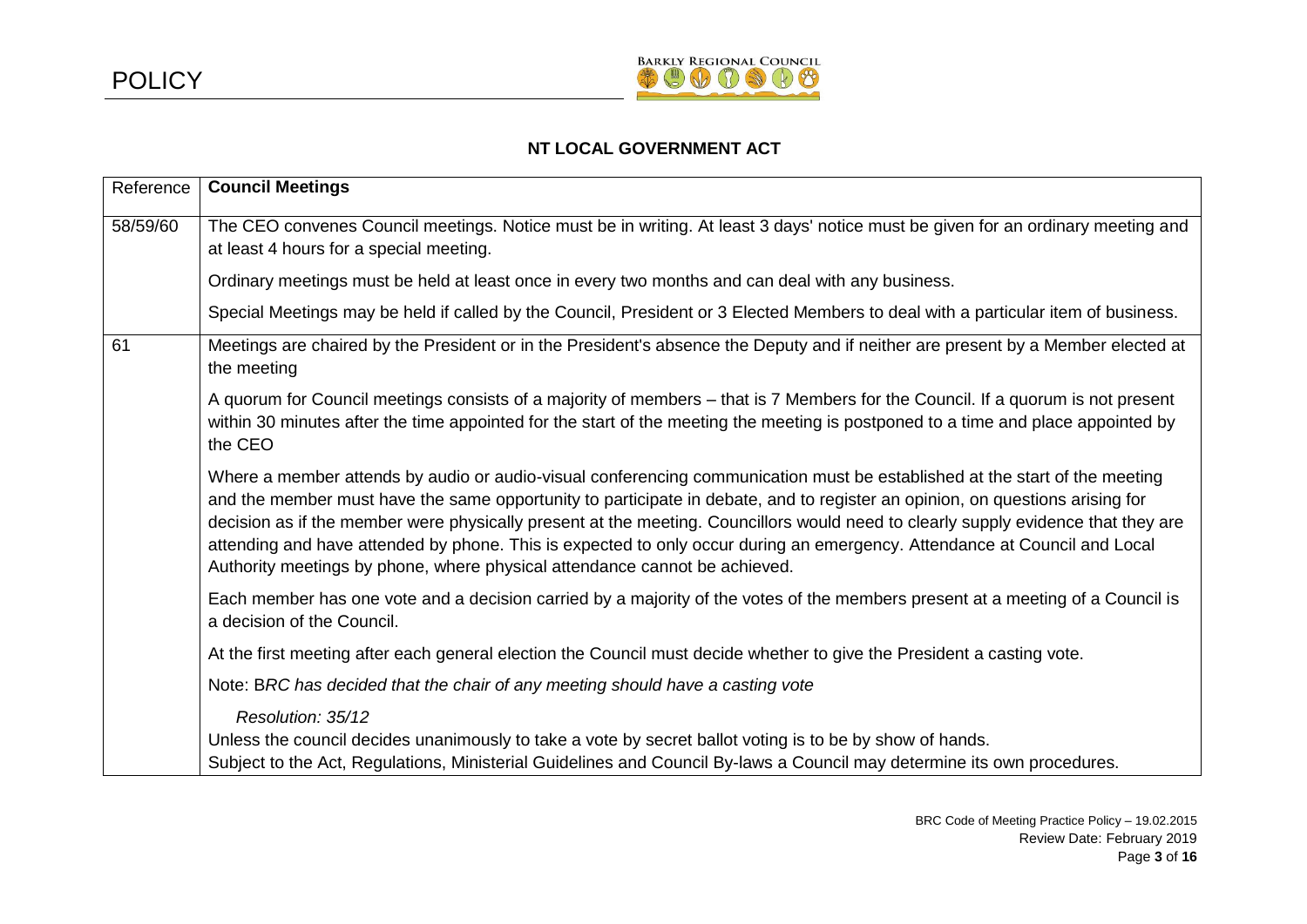

|          | Meetings of Local Authorities, Boards and Council Committees                                                                                                                                                                      |
|----------|-----------------------------------------------------------------------------------------------------------------------------------------------------------------------------------------------------------------------------------|
| 62/63/64 | Subject to any guidelines the Minister may make in relation to Local Authorities and any Council direction, Authorities, Boards and<br>Council Committees may choose when to meet.                                                |
|          | All meetings are convened by the CEO in writing and provided to members of the Authority, Board or Committee a reasonable<br>time before the meeting.                                                                             |
|          | Authority's and Boards appoint their own Chairs whilst the Council appoints the Chair of a Council Committee                                                                                                                      |
|          | Rules in relation to quorums and attendance by audio-visual devices are the same as for the council.                                                                                                                              |
|          | A decision is to be by majority vote of the members present at a meeting.                                                                                                                                                         |
|          | Subject to this Act, any guidelines that the Minister may make and any direction by the council, a local authority, local board or<br>council committee may determine its own procedures.                                         |
|          | Note:                                                                                                                                                                                                                             |
|          | The Council has adopted a policy covering Local Authority Operations. This policy sets out;                                                                                                                                       |
|          | The frequency of Authority meetings<br>$\bullet$                                                                                                                                                                                  |
|          | Requirements for the first meeting in each financial year<br>$\bullet$                                                                                                                                                            |
|          | The order of business to be followed at Authority Meetings<br>$\bullet$                                                                                                                                                           |
|          | Determination of the Agenda for Authority meetings                                                                                                                                                                                |
|          | A requirement for public access to Business papers                                                                                                                                                                                |
|          | This policy provides that the Meeting Procedures By-law does not specifically apply to Local Authority Meetings but may be used as<br>a guide if procedural issues arise and an Authority's own rules do not deal with the issue. |
|          |                                                                                                                                                                                                                                   |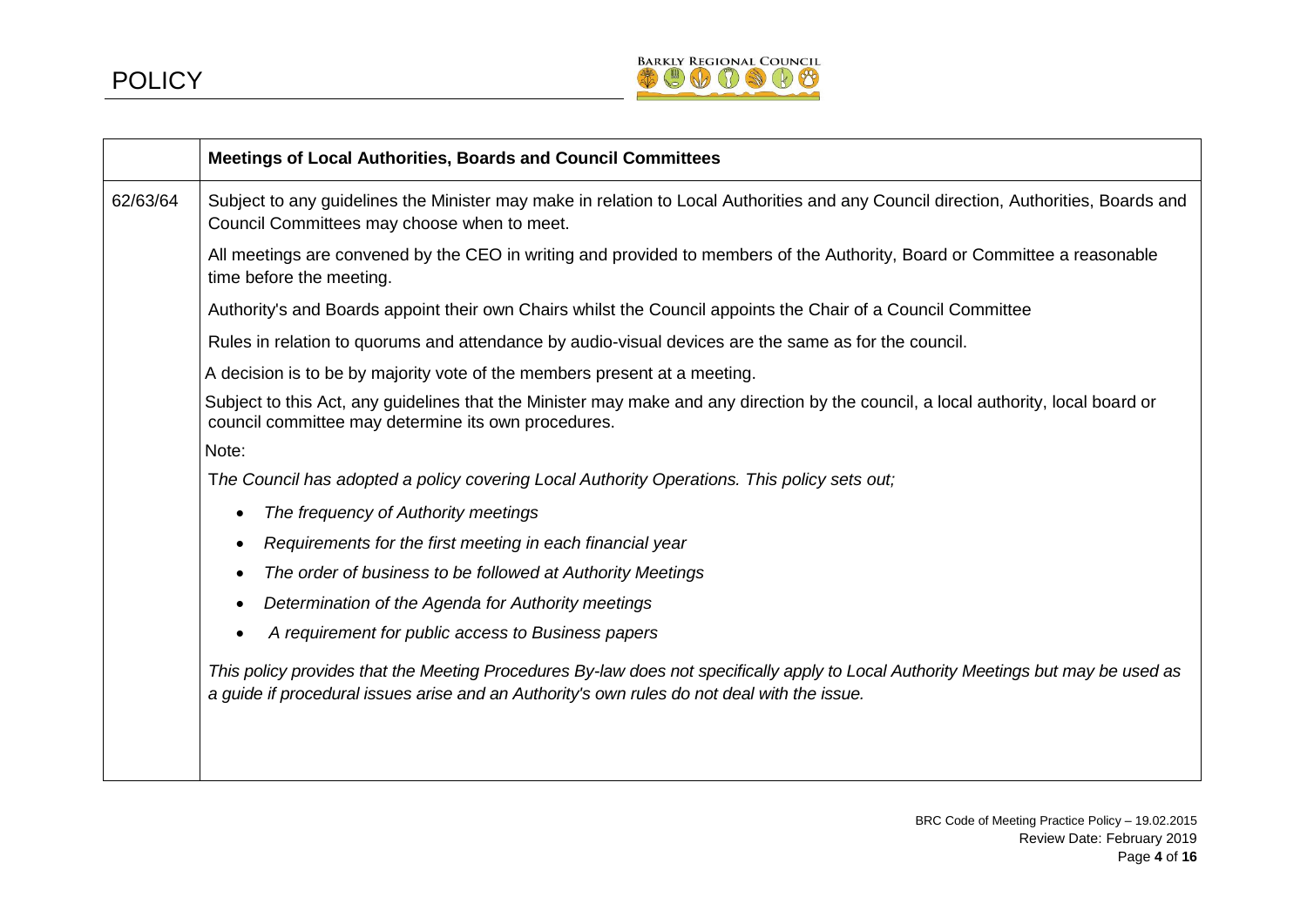

|          |                                                                                                                           | Provisions of general application to meetings of Councils, local authorities, local boards, and council committees                                                                                                                              |
|----------|---------------------------------------------------------------------------------------------------------------------------|-------------------------------------------------------------------------------------------------------------------------------------------------------------------------------------------------------------------------------------------------|
| 65/66/67 | Meetings must be open to the public unless matters of a confidential nature are being discussed.                          |                                                                                                                                                                                                                                                 |
|          | The NT Local Government (Administration) Regulation provide that the following information is classified as confidential: |                                                                                                                                                                                                                                                 |
|          | (a)                                                                                                                       | information about the employment of a particular individual as a member of the staff or possible member of the staff of<br>the council that could, if publicly disclosed, cause prejudice to the individual;                                    |
|          | (b)                                                                                                                       | information about the personal circumstances of a resident or ratepayer;                                                                                                                                                                        |
|          | (c)                                                                                                                       | information that would, if publicly disclosed, be likely to:                                                                                                                                                                                    |
|          | (i)                                                                                                                       | cause commercial prejudice to, or confer an unfair commercial advantage on, any person; or                                                                                                                                                      |
|          | (ii)                                                                                                                      | prejudice the maintenance or administration of the law; or                                                                                                                                                                                      |
|          | (iii)                                                                                                                     | prejudice the security of the council, its members or staff; or                                                                                                                                                                                 |
|          | (iv)                                                                                                                      | prejudice the interests of the council or some other person;                                                                                                                                                                                    |
|          | (d)                                                                                                                       | information subject to an obligation of confidentiality at law, or in equity;                                                                                                                                                                   |
|          | (e)                                                                                                                       | information provided to the council on condition that it be kept confidential.                                                                                                                                                                  |
|          |                                                                                                                           | For S 65(2) of the Act, business involving the discussion of confidential information is classified as confidential<br>business.                                                                                                                |
|          | If it is impractical for a meeting to proceed the CEO may postpone it for up to 21 days                                   |                                                                                                                                                                                                                                                 |
|          |                                                                                                                           | The CEO is responsible for keeping the minutes which must be confirmed (with or without amendment) at the next ordinary<br>meeting. Minutes must be available to the public but until confirmed should be marked with a warning to that effect. |
|          |                                                                                                                           |                                                                                                                                                                                                                                                 |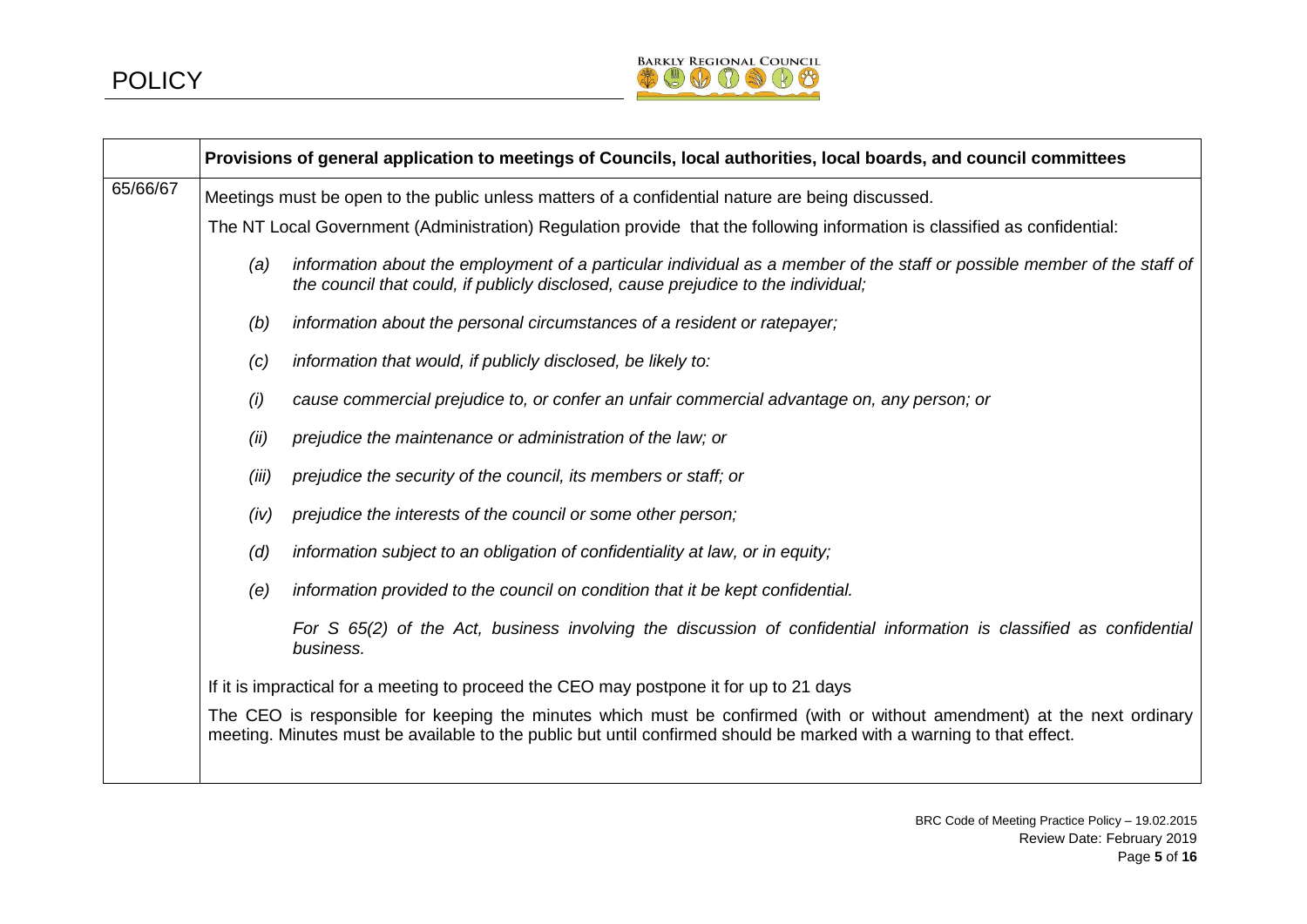

|       | <b>Conflict of interest</b>                                                                                                                                                                                                                                                                                                                                                                                                                               |  |  |
|-------|-----------------------------------------------------------------------------------------------------------------------------------------------------------------------------------------------------------------------------------------------------------------------------------------------------------------------------------------------------------------------------------------------------------------------------------------------------------|--|--|
| 73/74 | A member has a conflict of interest in a question arising for decision by the council, local board or council local authority,<br>committee if the member or an associate of the member has a personal or financial interest in how the question is decided.                                                                                                                                                                                              |  |  |
|       | As soon as a member becomes aware of a conflict of interest in a question that has arisen or is about to arise before the council,<br>local authority, local board or council committee, the member must disclose the personal or financial interest that gives rise to the<br>conflict at a meeting of the council, local authority, local board or council committee, and to the CEO who records it in a register of<br>interests kept for the purpose. |  |  |
|       | Note:                                                                                                                                                                                                                                                                                                                                                                                                                                                     |  |  |
|       | This section does not apply if the interest is:                                                                                                                                                                                                                                                                                                                                                                                                           |  |  |
|       | an interest in a question about the level of allowances or expenses to be set for members; or<br>(a)                                                                                                                                                                                                                                                                                                                                                      |  |  |
|       | an interest that the member or associate shares in common with the general public or a substantial section of the<br>(b)<br>public; or                                                                                                                                                                                                                                                                                                                    |  |  |
|       | an interest as an elector or ratepayer that the member or associate shares in common with other electors or<br>(c)<br>ratepayers; or                                                                                                                                                                                                                                                                                                                      |  |  |
|       | an interest that the member or an associate has in a non-profit body or association; or<br>(d)                                                                                                                                                                                                                                                                                                                                                            |  |  |
|       | an interest of the member or an associate:<br>(e)                                                                                                                                                                                                                                                                                                                                                                                                         |  |  |
|       | (i)<br>in appointment or nomination for appointment to a body with predominantly charitable objects; or                                                                                                                                                                                                                                                                                                                                                   |  |  |
|       | (ii)<br>in payment or reimbursement of membership fees, or expenses related to membership, in such a body; or                                                                                                                                                                                                                                                                                                                                             |  |  |
|       | an interest so remote or insignificant that it could not reasonably be regarded as likely to influence a decision.<br>(f)                                                                                                                                                                                                                                                                                                                                 |  |  |
|       |                                                                                                                                                                                                                                                                                                                                                                                                                                                           |  |  |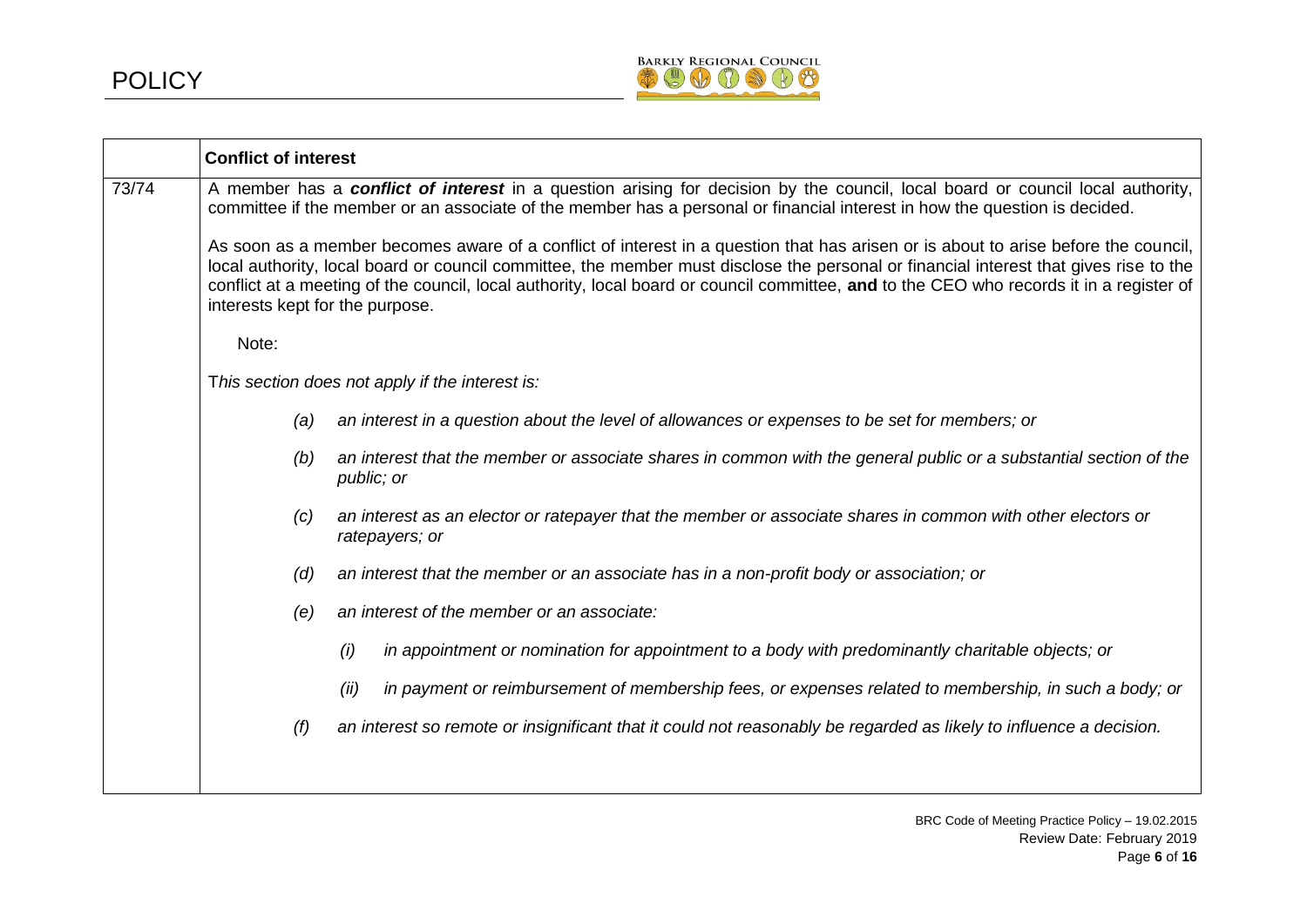

|       | <b>Confidential Information</b>                                                                                                                                                                               |
|-------|---------------------------------------------------------------------------------------------------------------------------------------------------------------------------------------------------------------|
| 75/76 | A person who discloses confidential information acquired as a member of a council, a local authority, a local board or council<br>committee or makes improper use of such information is guilty of an offence |
|       | <b>Code of Conduct</b>                                                                                                                                                                                        |
| 77    | The Council is required to adopt a Code of Conduct. In default Schedule 2 of the Local Government Act constitutes the Council's<br>Code of Conduct.                                                           |
|       | Councils current Code of Conduct was adopted in November 2014.                                                                                                                                                |

# **BARKLY REGIONAL COUNCIL – MEETING PROCEDURES BY-LAW**

| By-law    | <b>Meeting Procedures</b>                                                                                                                                                                                                                                                                                                                                                                                                                                     |  |
|-----------|---------------------------------------------------------------------------------------------------------------------------------------------------------------------------------------------------------------------------------------------------------------------------------------------------------------------------------------------------------------------------------------------------------------------------------------------------------------|--|
| Reference |                                                                                                                                                                                                                                                                                                                                                                                                                                                               |  |
| 3         | Council to determine the day and time of ordinary meetings                                                                                                                                                                                                                                                                                                                                                                                                    |  |
|           | Council determines the order of business however this can be changed for a particular meeting if the Members vote to change it:                                                                                                                                                                                                                                                                                                                               |  |
|           | Note: Council has adopted the following order of business:                                                                                                                                                                                                                                                                                                                                                                                                    |  |
|           | business arising out of previous meetings;<br>$\bullet$<br>business which the President wishes to have considered at the meeting without notice;<br>$\bullet$<br>matters of which notice, in accordance with Policy 108, has been given;<br>petitions;<br>$\bullet$<br>deputations;<br>$\bullet$<br>matters referred to the Council by a committee;<br>$\bullet$<br>officers' reports to the Council referred to the meeting by the President or the CEO; and |  |
|           | $\bullet$<br>other business as the Council from time to time determines be contained in the business paper.                                                                                                                                                                                                                                                                                                                                                   |  |
|           | Resolution 191/13 dated 12/12/2013                                                                                                                                                                                                                                                                                                                                                                                                                            |  |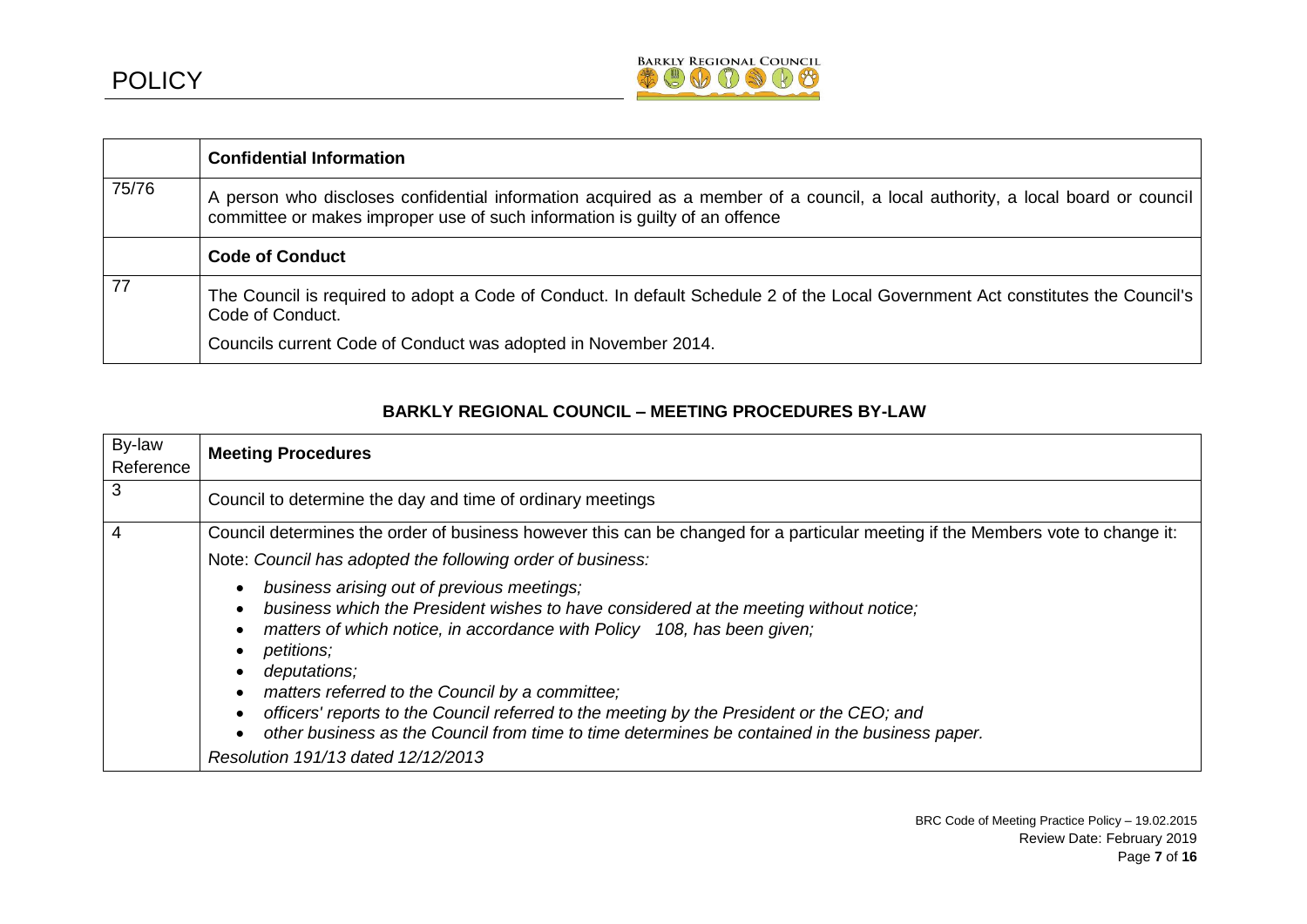

| 5     | CEO to prepare the business paper which is also available to the public                                                                                                                                                                                                                                                                                                                                                                                                                                |
|-------|--------------------------------------------------------------------------------------------------------------------------------------------------------------------------------------------------------------------------------------------------------------------------------------------------------------------------------------------------------------------------------------------------------------------------------------------------------------------------------------------------------|
| 6/7   | A matter shall not be considered unless notice has been given to members. This must be in writing. However a majority of<br>members at an ordinary meeting can agree to consider a matter even if notice has not been given.                                                                                                                                                                                                                                                                           |
|       | Note: Council has resolved that at least eight days' notice must be given                                                                                                                                                                                                                                                                                                                                                                                                                              |
|       | 191/13 dated 12/12/2013                                                                                                                                                                                                                                                                                                                                                                                                                                                                                |
| 8     | The President can introduce a matter for consideration. This takes precedence over all other business.                                                                                                                                                                                                                                                                                                                                                                                                 |
| 9     | A Member may present a petition which must be in respectful language. The only motion that can be considered is that the petition<br>be received and whether it is to be referred to an Officer or Committee for consideration or whether it should be considered by the<br>Council and, if so, when that should happen.                                                                                                                                                                               |
| 10    | A deputation may apply in writing to the CEO to be heard. This must occur at least 7 clear days (that is 9 days) before the<br>meeting. The CEO advises the President who determines whether or not the Deputation should be heard. One approved by the<br>President the Deputation must be given adequate opportunity to explain its intent however the Council can set a time limit and the<br>President can terminate an address once satisfied that the purpose has been satisfactorily explained. |
| 11/12 | The President shall put motions properly brought before the Council to the meeting.                                                                                                                                                                                                                                                                                                                                                                                                                    |
|       | Motions on the business paper can be called over by the President (as a group) and put without debate where there is no dissent.                                                                                                                                                                                                                                                                                                                                                                       |
| 13/14 | Motions of which notice has been given cannot be withdrawn unless a majority of members agree. If the member giving notice is<br>not in attendance the motion can be moved by another member or deferred                                                                                                                                                                                                                                                                                               |
| 15    | Motions and amendments must be seconded before they are debated                                                                                                                                                                                                                                                                                                                                                                                                                                        |
| 16    | Only one motion and one amendment can be before the meeting at any one time                                                                                                                                                                                                                                                                                                                                                                                                                            |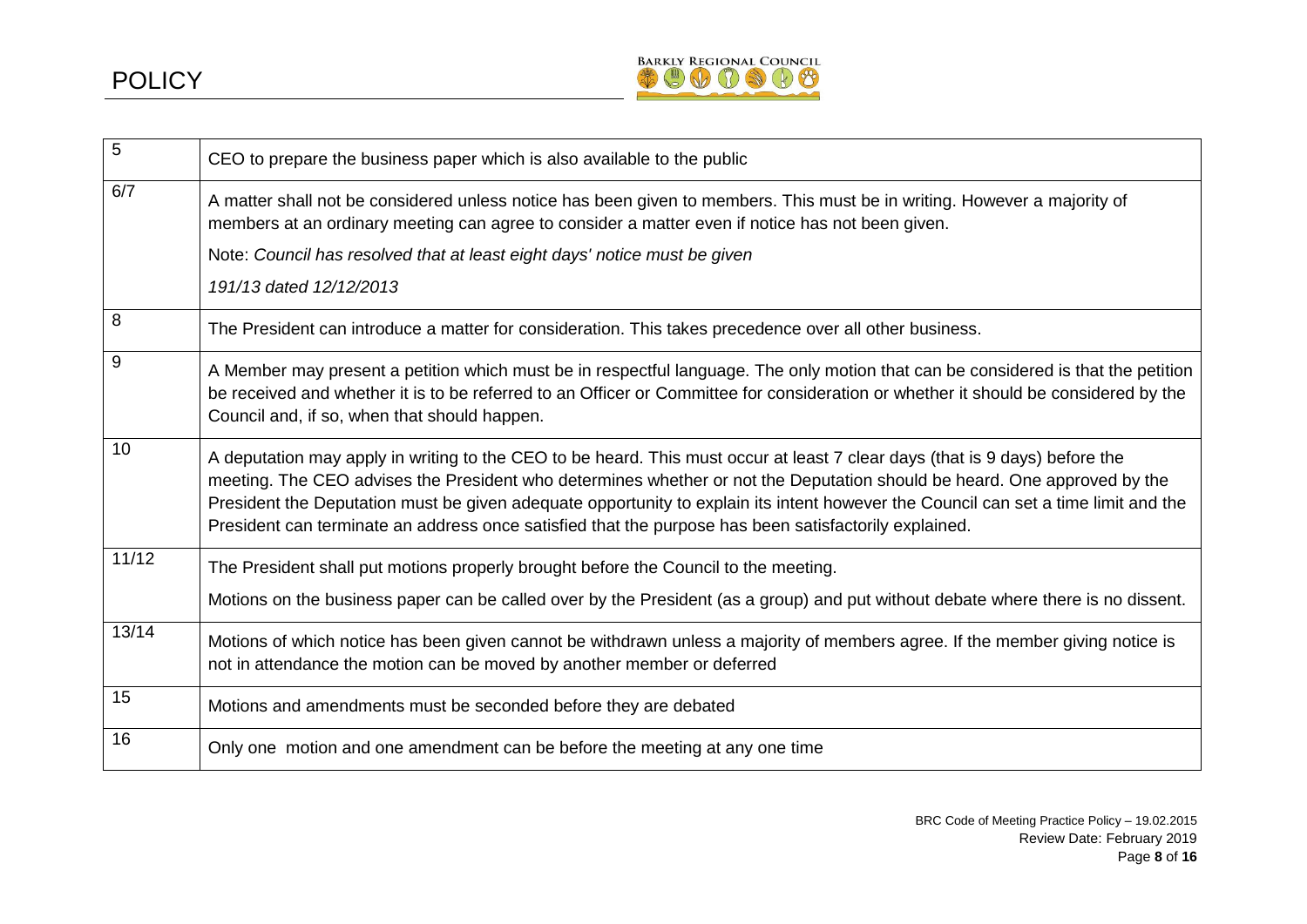

| 17    | Deals with motions dissenting from the ruling of the chair. These must be dealt with immediately                                                                                              |
|-------|-----------------------------------------------------------------------------------------------------------------------------------------------------------------------------------------------|
| 18    | Resolutions cannot be altered or rescinded unless at least seven days' notice (signed by the mover and the seconder) in writing<br>has been given.                                            |
|       | Resolutions cannot be rescinded if they have been implemented.                                                                                                                                |
|       | If notice to rescind is given at a meeting in relation to a resolution made at that meeting the resolution shall not be implemented<br>until after the rescission motion has been considered. |
|       | If the motion is lost it, or a similar motion, cannot be moved for 3 months.                                                                                                                  |
|       | This part does not apply to procedural motions.                                                                                                                                               |
| 19    | Procedural Motions - see attached table.                                                                                                                                                      |
| 20    | A Member can ask a question of another member or an officer. Questions must be asked without discussion and the answer<br>cannot be debated. The President may require notice to be given.    |
| 21    | The President may intervene at any time during the debate and other members must remain silent until the President has been<br>heard.                                                         |
| 22    | Members and officers must be addressed by their official title.                                                                                                                               |
| 23/24 | <b>Speaking</b>                                                                                                                                                                               |
|       | A member who moves a motion shall have a right:                                                                                                                                               |
|       | to speak on any amendment proposed to the motion; and<br>of reply to the motion and any amendment proposed to it.                                                                             |
|       | Any other member has a right to speak only once                                                                                                                                               |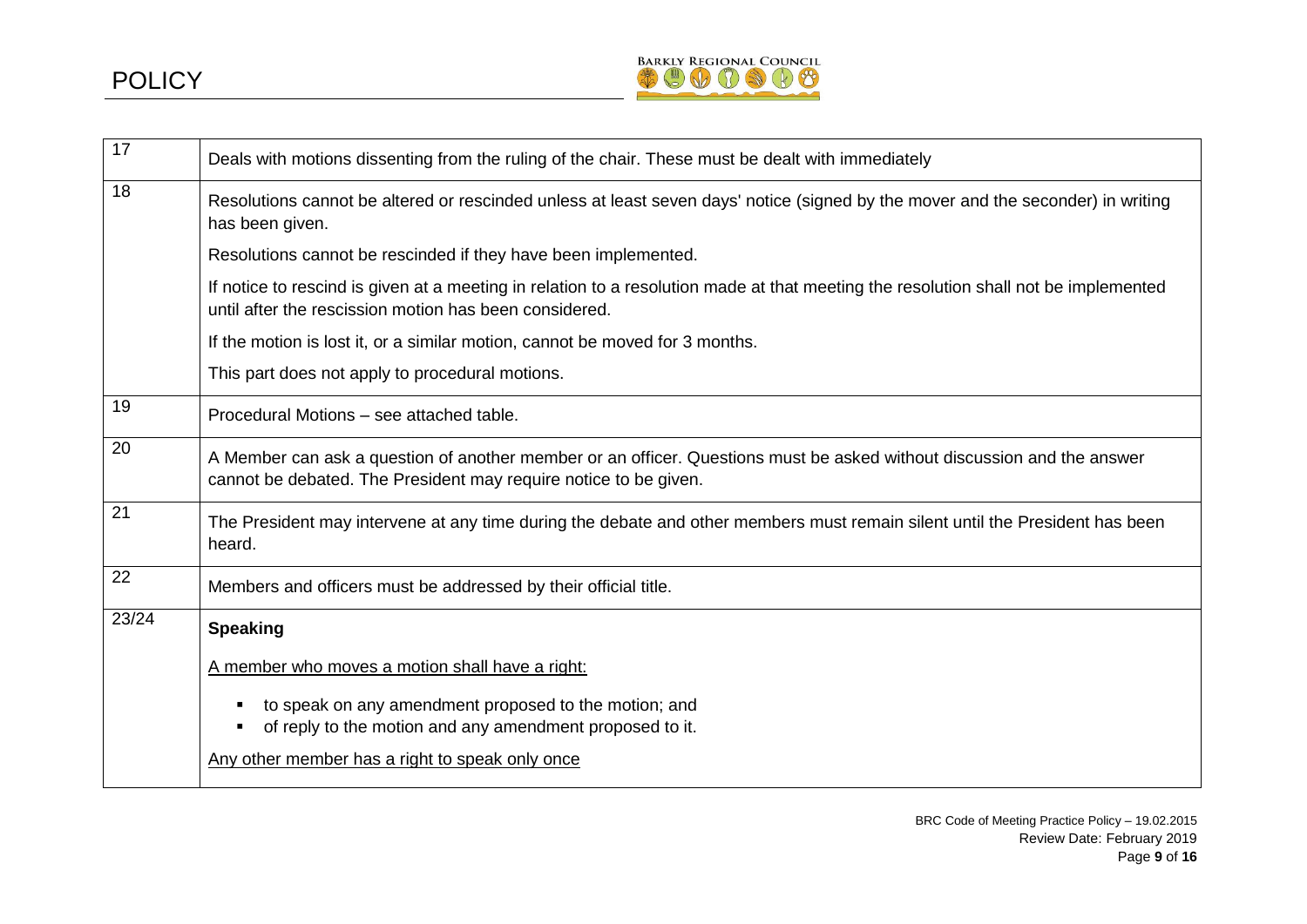

|       | A member may not speak:                                                                                                                                                                                                                                                                                       |
|-------|---------------------------------------------------------------------------------------------------------------------------------------------------------------------------------------------------------------------------------------------------------------------------------------------------------------|
|       | more than once; or<br>٠<br>for more than 5 minutes,<br>٠<br>on a question before the meeting.                                                                                                                                                                                                                 |
|       | Unless a majority of members present grant an extension which cannot be for more than five minutes, or                                                                                                                                                                                                        |
|       | If a member considers that he or she has been misrepresented a majority of members present may grant consent to that member<br>to address the misrepresentation                                                                                                                                               |
|       | If more than one member wishes to be heard the President decides who has precedence                                                                                                                                                                                                                           |
| 25    | Prevents a member from making a personal reflection or imputing a proper motive to another member                                                                                                                                                                                                             |
| 26/27 | <b>Order and Disorder</b>                                                                                                                                                                                                                                                                                     |
|       | The President may call a member to order if they consider the member to be out of order or quilty of an act of disorder.<br>This applies where the member:                                                                                                                                                    |
|       | is in breach of the Act or of these By-laws;<br>$\bullet$<br>uses language which, according to common usage, would be considered disorderly;<br>$\bullet$<br>uses an expression inconsistent with good order or decorum; or<br>says or does anything calculated to bring the council into contempt.           |
|       | Another member can draw the President's attention to a member whose behaviour they consider is out of order or are<br>$\overline{2}$<br>guilty of an act of disorder.                                                                                                                                         |
|       | If this occurs the President must make a ruling but is entitled to seek the views of other members before doing so.                                                                                                                                                                                           |
|       | Having decided that a breach has occurred, the President may suspend the member for a specified number of minutes or for the<br>duration of the meeting and require an unequivocal apology to the members present. This order must be obeyed forthwith and<br>BBC Code of Mooting Brooties Believe 10.02.2015 |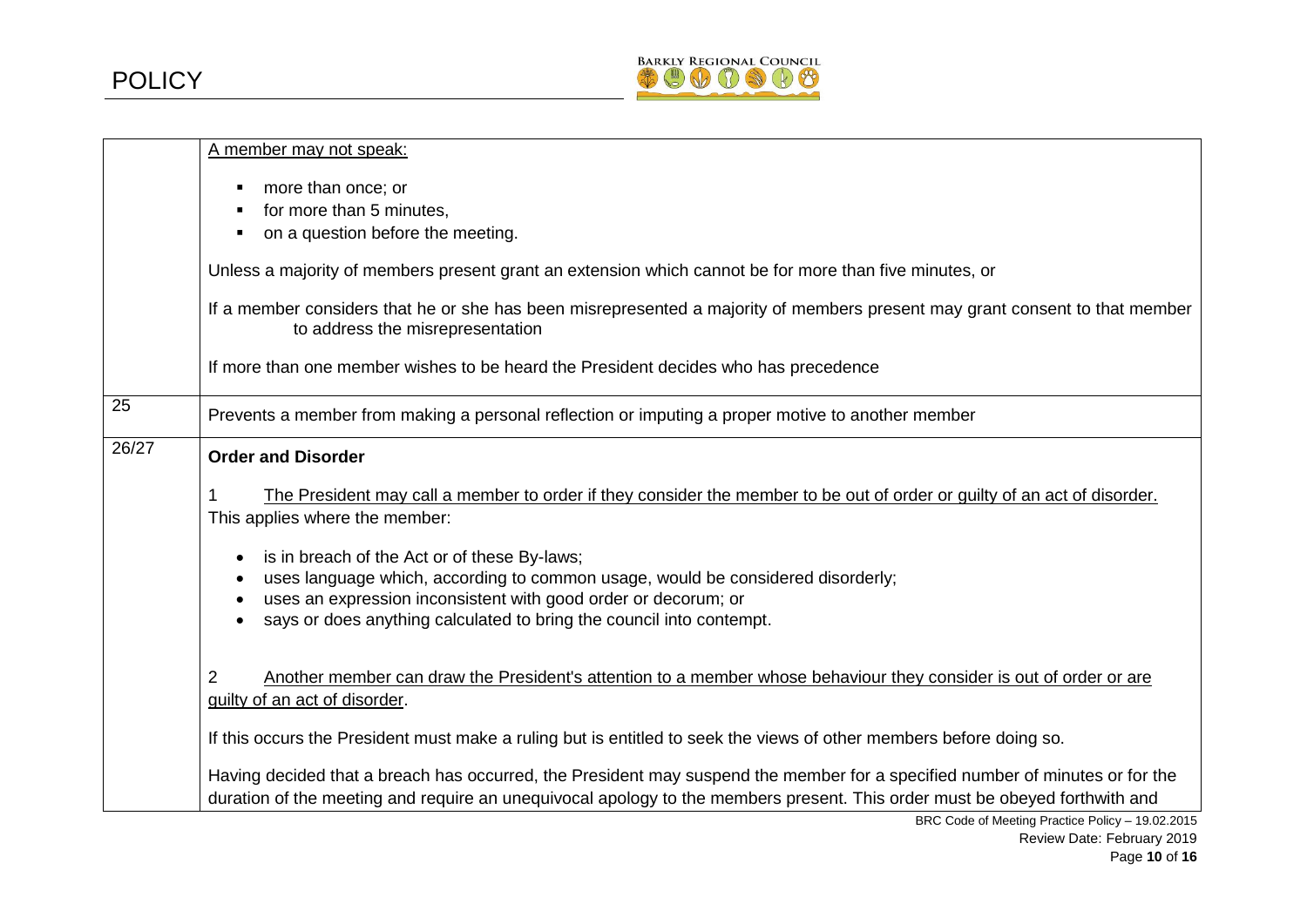

|          | without discussion except where a motion of dissent is moved and passed.                                                                                                                       |
|----------|------------------------------------------------------------------------------------------------------------------------------------------------------------------------------------------------|
|          | Where disorder arises at a meeting the President can of her own volition adjourn the meeting for a period of not more than 15<br>minutes and vacate the Chair                                  |
|          | On resumption of the meeting the President moves 'That the meeting be resumed'.                                                                                                                |
|          | If that motion is lost the meeting is closed.                                                                                                                                                  |
|          | If a Member of the public disrupts the meeting they shall immediately leave the meeting on the request of the President.                                                                       |
| 28       | A majority of members may reject a motion or amendment if it is considered to be out of order.                                                                                                 |
| 29       | If, at a meeting, a quorum is lost the President adjourns the meeting for five minutes. If there is still no quorum the President then<br>adjourns the meeting to a later time or another day. |
|          | To be 'present' for the purpose of a quorum a member must be in the room and seated at the place allocated to them.                                                                            |
| 30/31/32 | The media and the public can attend meetings.                                                                                                                                                  |
|          | If a Member of the public disrupts the meeting they shall immediately leave the meeting on the request of the President. If the fail<br>to leave they can be removed.                          |
|          | Members of the public cannot participate in meetings except when invited to do so.                                                                                                             |
| 33/34/35 | <b>Committees</b>                                                                                                                                                                              |
|          | Subject to the Act, By-law and Council decision Committees can determine their own procedures.                                                                                                 |
|          | Council has determined that the Meeting Procedures By-law applies to all Committee meetings.                                                                                                   |
|          | 191/13 dated 12/12/2013                                                                                                                                                                        |
|          | Committee Reports will be presented by the Committee chair or, in their absence, another Committee member as determined by                                                                     |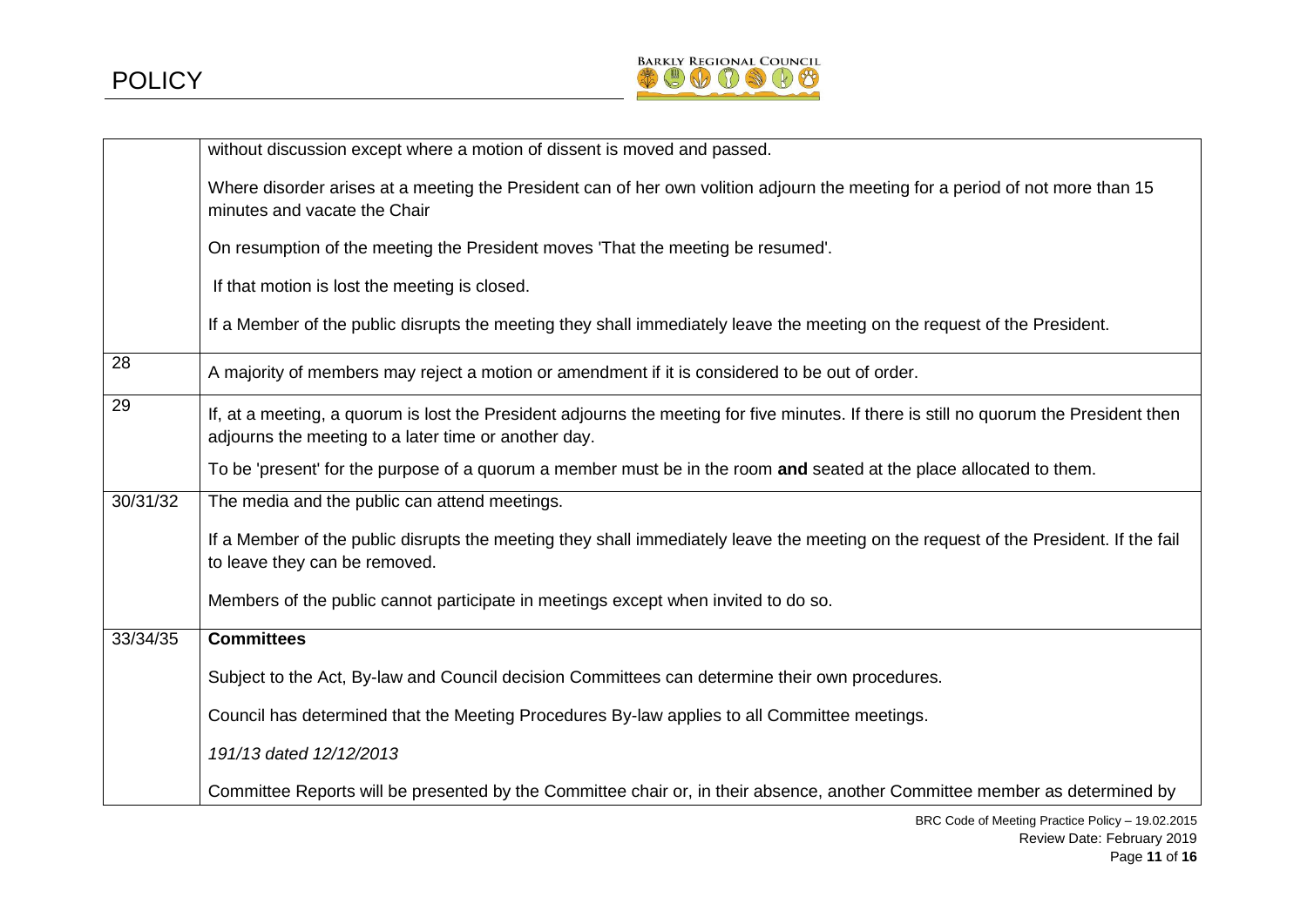

|    | the President.                                                                                                                                                                                          |
|----|---------------------------------------------------------------------------------------------------------------------------------------------------------------------------------------------------------|
|    | Committee recommendations may be debated separately.                                                                                                                                                    |
| 36 | Where a procedural matter arises which is not covered by the Act, Regulations, Ministerial Guidelines, By-laws or Council policy<br>the matter shall be dealt with as the Council or Committee decides. |

# **Procedural Motions, Limitations on Speaking and Points of Order**

| <b>Procedural</b> | Intent     | Who can move it and when?                                                                                                                      | <b>What happens</b>                                                                                                           | <b>Comment</b>                                              |
|-------------------|------------|------------------------------------------------------------------------------------------------------------------------------------------------|-------------------------------------------------------------------------------------------------------------------------------|-------------------------------------------------------------|
| <b>Motion</b>     |            |                                                                                                                                                |                                                                                                                               |                                                             |
| That the          | To end the | Can be moved at the conclusion of a speaker's time (that is a                                                                                  | If successful the debate                                                                                                      | If this motion is                                           |
| question be       | debate     | speaker cannot be interrupted).                                                                                                                | on the motion or the                                                                                                          | moved the                                                   |
| put               |            | -This motion can only be moved if no member wishes to<br>speak to the motion or an amendment, Or                                               | amendment is<br>terminated and the<br>question put to the vote<br>without further debate.<br>If lost the debate<br>continues. | President must put<br>it immediately<br>without any debate. |
|                   |            | -Unless at least 2 members have spoken for the motion or an<br>amendment and at least 2 have spoken against the motion or<br>an amendment, And |                                                                                                                               |                                                             |
|                   |            | -The mover of the procedural motion has not spoken to the<br>motion or an amendment                                                            |                                                                                                                               |                                                             |
|                   |            | -A seconder is not required.                                                                                                                   |                                                                                                                               |                                                             |
|                   |            | -Where a procedural motion is lost the Member who moved it<br>cannot move another formal motion for 30 minutes                                 |                                                                                                                               |                                                             |
|                   |            |                                                                                                                                                |                                                                                                                               |                                                             |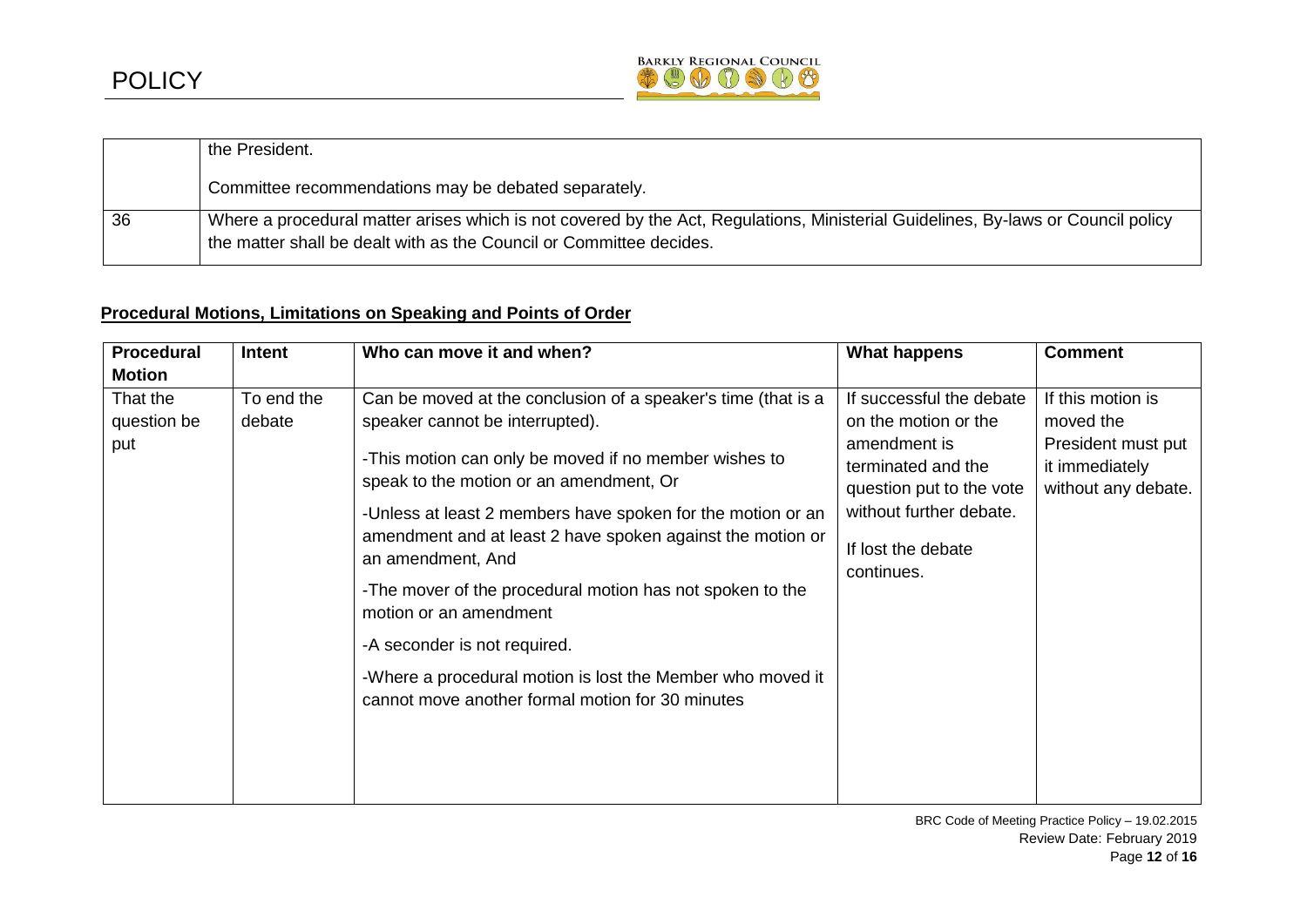

| That the<br>debate be<br>adjourned                                | To end the<br>discussion<br>for the time<br>being                                               | Can be moved at the conclusion of a speaker's time (that is a<br>speaker cannot be interrupted).<br>-A seconder is not required.<br>-Where a procedural motion is lost the Member who moved it<br>cannot move another formal motion for 30 minutes | If successful the<br>question is disposed of<br>for the time being but<br>debate can be resumed<br>at the later time (at the<br>point of interruption)                                                                         | As Above |
|-------------------------------------------------------------------|-------------------------------------------------------------------------------------------------|----------------------------------------------------------------------------------------------------------------------------------------------------------------------------------------------------------------------------------------------------|--------------------------------------------------------------------------------------------------------------------------------------------------------------------------------------------------------------------------------|----------|
| That the<br>meeting<br>proceed to the<br>next item of<br>business | To end the<br>debate<br>without<br>voting<br>directly on<br>the matter<br>before the<br>meeting | As Above                                                                                                                                                                                                                                           | If successful<br>In the case of an<br>amendment the<br>amendment lapses and<br>debate returns to the<br>motion.<br>In the case of a motion<br>the motion lapses and<br>the meeting moves on<br>to the next item of<br>business | As Above |
| That the<br>meeting be<br>closed                                  | To close the<br>meeting                                                                         | As Above                                                                                                                                                                                                                                           | If successful the<br>meeting is brought to<br>an end immediately<br>without the<br>consideration of further<br>business                                                                                                        | As Above |
| That the<br>Question lie<br>on the Table                          |                                                                                                 | As above                                                                                                                                                                                                                                           | If successful the<br>meeting immediately<br>moves to the next item<br>of business. The item                                                                                                                                    | As Above |

BRC Code of Meeting Practice Policy – 19.02.2015 Review Date: February 2019 Page **13** of **16**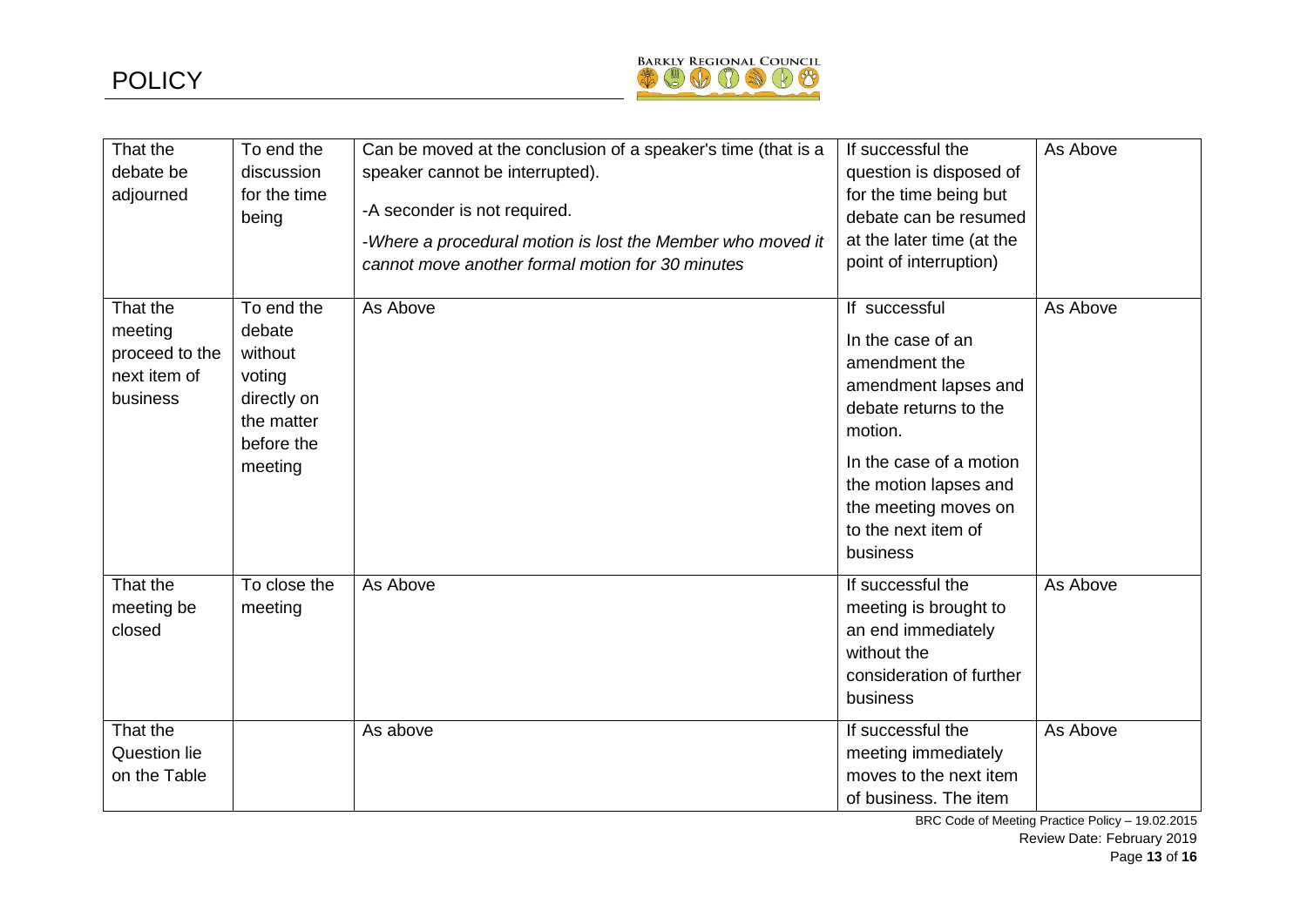

|                                            |                                                 |                                                                                                                  | can only be retrieved if<br>a resolution is carried in<br>which case discussion<br>continues from the<br>point at which it was<br>laid on the table |          |
|--------------------------------------------|-------------------------------------------------|------------------------------------------------------------------------------------------------------------------|-----------------------------------------------------------------------------------------------------------------------------------------------------|----------|
| That the<br>meeting<br>stands<br>adjourned | To adjourn<br>the meeting<br>to another<br>time | As above - Except that<br>If this motion is lost no member can move for an adjournment<br>for another 30 minutes | If successful the<br>meeting is adjourned<br>immediately without the<br>consideration of further<br>business. It will be<br>resumed at a later date | As Above |

## **Points of order**

The Chair may call to order a member who is in breach of the Act or the By-law or Council policy

A member may draw to the attention of the Chair a breach of the Act or the By-law or Council policy and must state briefly the nature of the alleged breach.

- A point of order takes precedence over all other business until determined.
- The Chair will rule on a point of order.
- If an objection is taken to the ruling of the Chair, a motion that the ruling not be agreed with must be moved immediately.
- The Chair is entitled to make a statement in support of the ruling before a motion under is put.
- A resolution under By-law 18 binds the meeting and, if a ruling is not agreed with the ruling has no effect and the point of order is annulled.

## **Council Committees**

The Local Government Act provides that the Act, any guidelines that the Minister may make and any direction by the council, a Council Committee may determine its own procedures.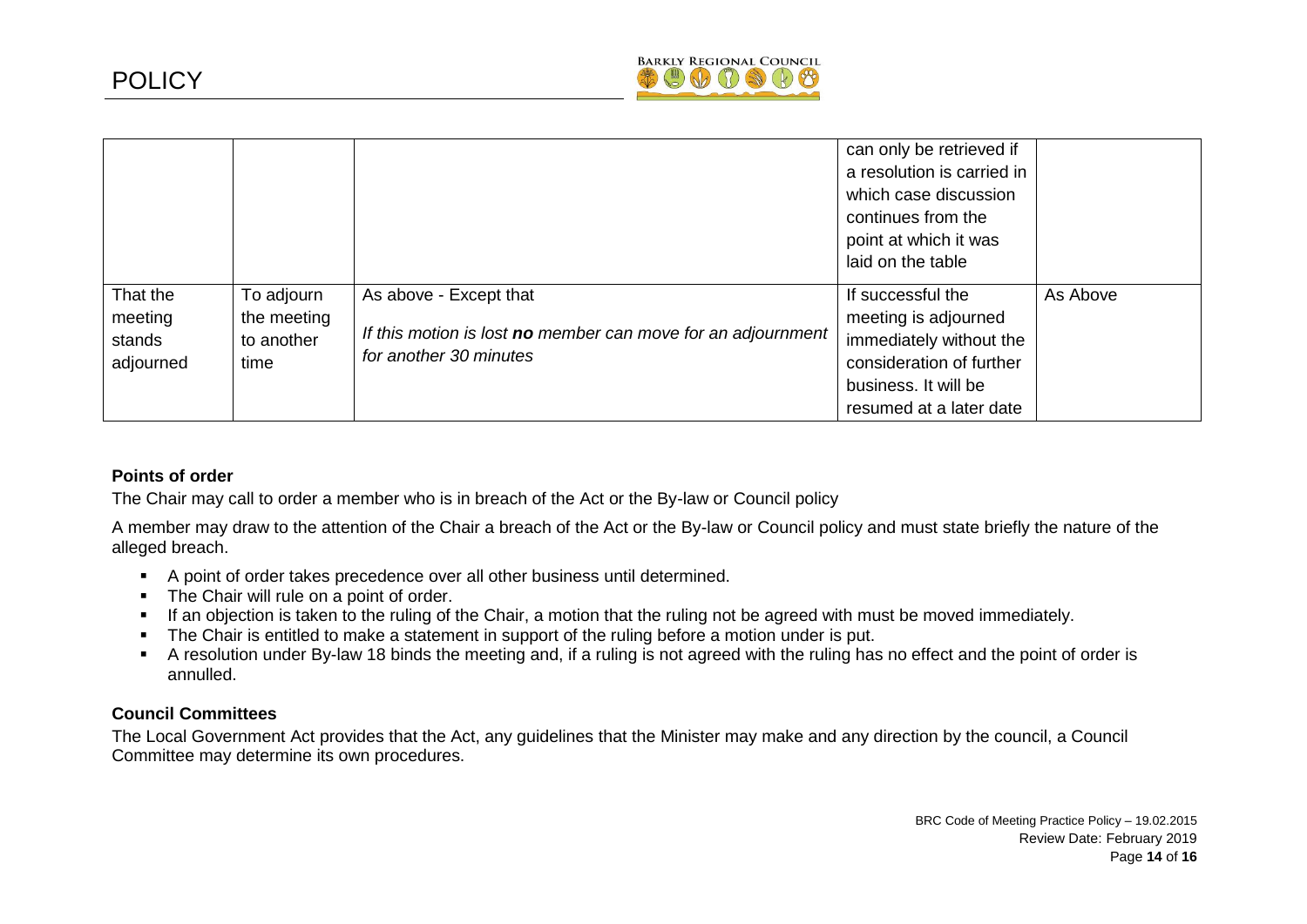

## **Local Authority Meetings**

The Local Government Act provides that the Act, any guidelines that the Minister may make and any direction by the council, a local authority may determine its own procedures.

The Council has adopted a policy covering Local Authority Operations. This policy sets out;

- The frequency of Authority meetings
- Requirements for the first meeting in each financial year
- The order of business to be followed at Authority Meetings
- Determination of the Agenda for Authority meetings
- A requirement for public access to Business papers

The Meeting Procedures By-law does not specifically apply to Local Authority Meetings but may be used as a guide if procedural issues arise and an Authority's own rules do not deal with the issue.